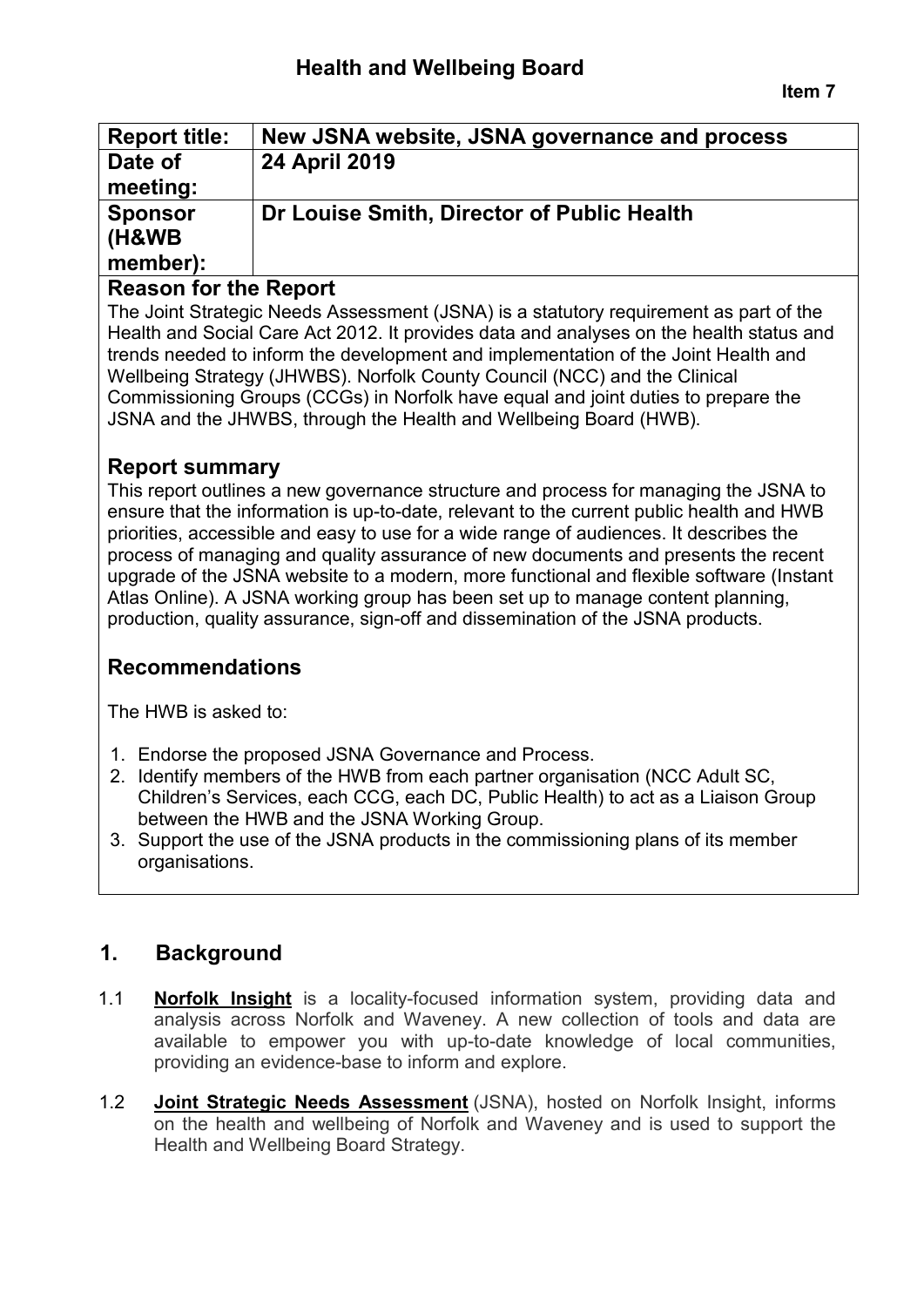# 2. **The JSNA Website, Governance and Process**

#### **The new JSNA Website**

- 2.1 Norfolk Insight and the JSNA have been upgraded. The upgraded website and software allow for:
	- **Better reporting and profiling**: multi-theme overview reports for Wards and individual themed reports across all geographies for eight themes: population, children and young people, health and social care, housing, crime and community safety, deprivation, economy and employment, and environment
	- **New Map Explorer**: you can produce a wide range of thematic maps with our interactive map explorer, using different classifications and colour schemes, show animated time-series, view ranked data tables and download or export data.
	- **New Data Explorer**: the dedicated data explorer allows you to search more than 5,000 indicators in our data catalogue and download them in a specified format.
	- **New content structure for the JSNA**: the way information is accessed has been improved, enabling a simplified menu structure.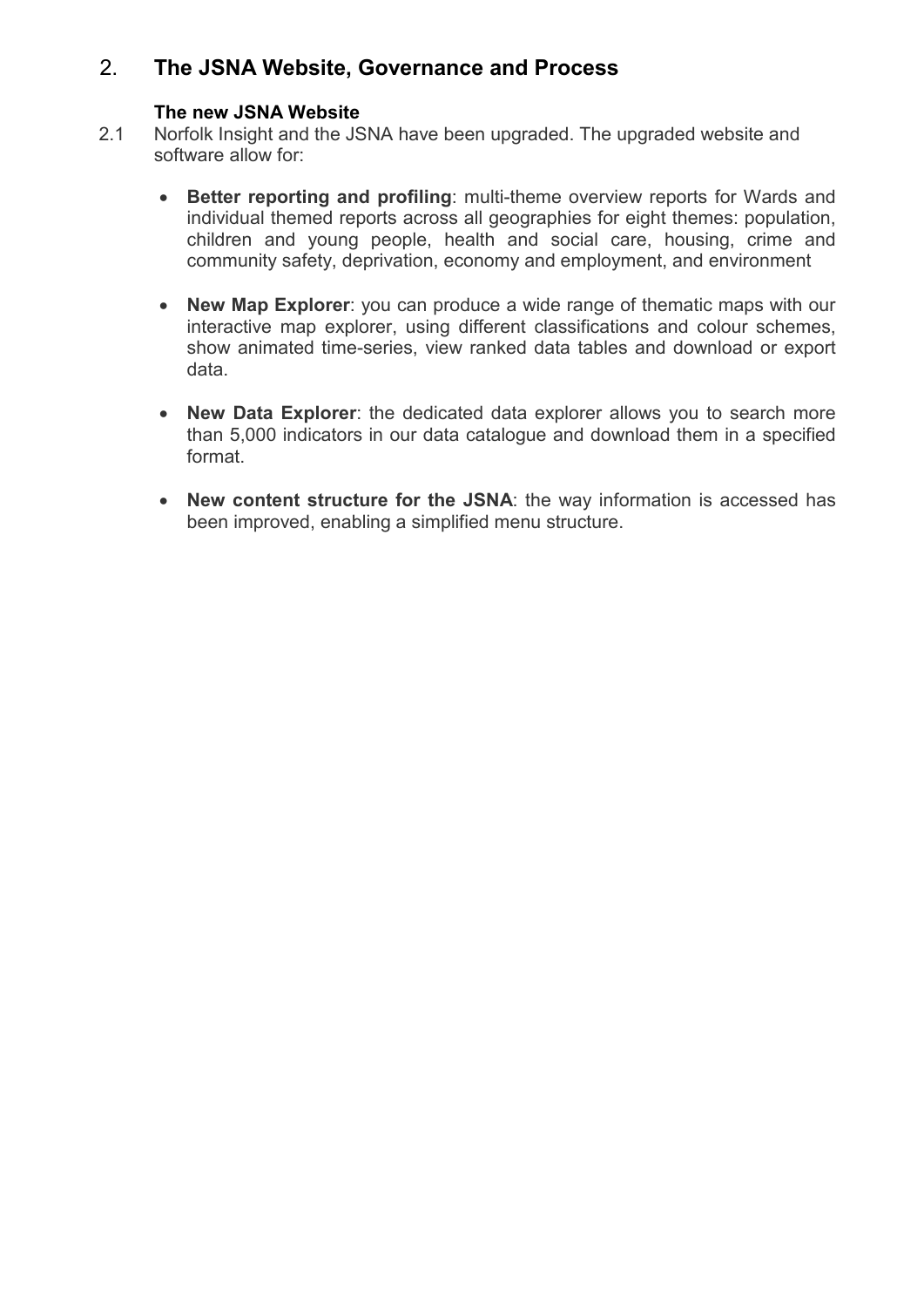# Norfolk JSNA Governance Arrangements

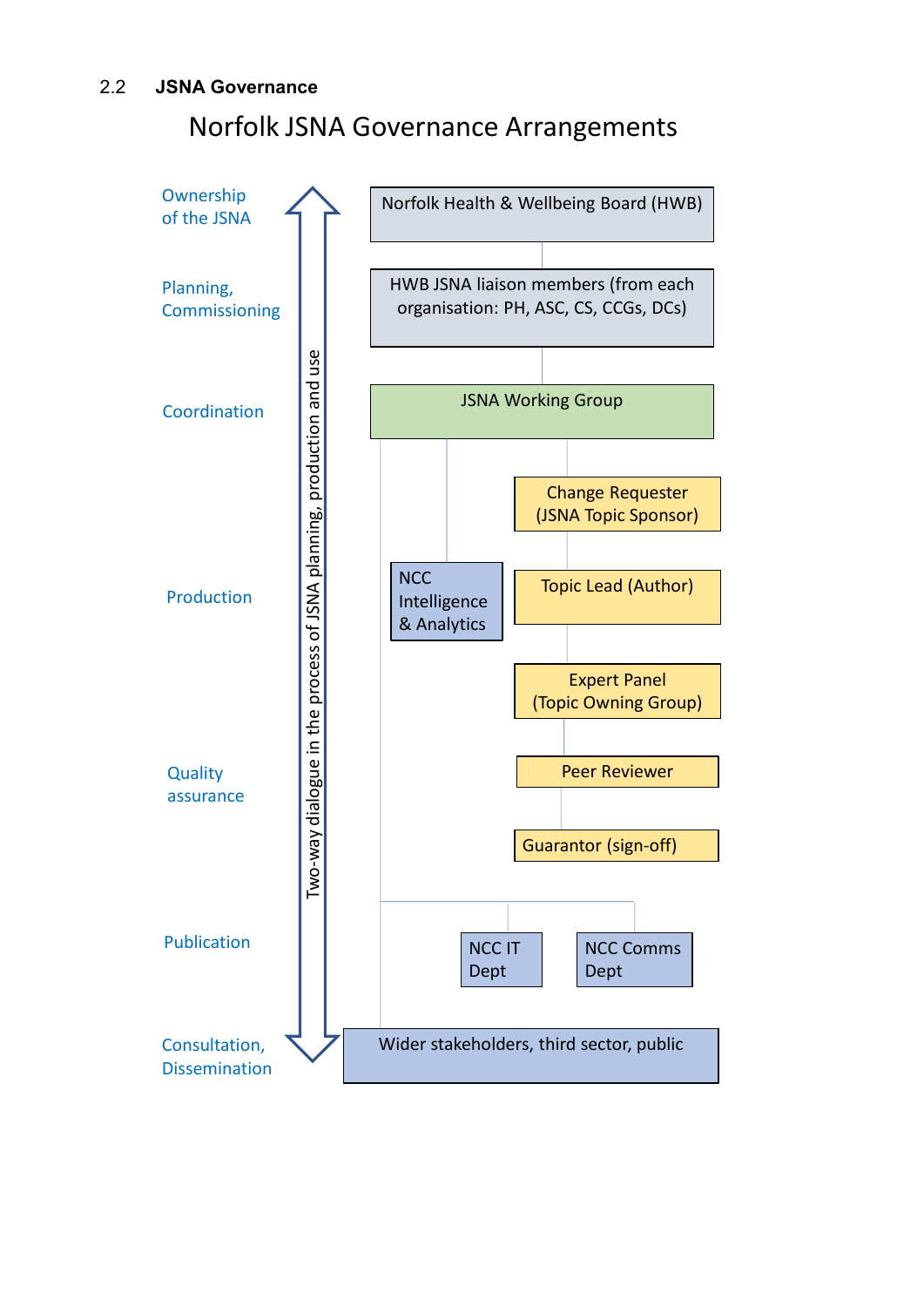#### **The Process of the JSNA in Norfolk**

2.3 A flowchart showing the process of Norfolk JSNA is provided below. Each step in the process is described in the following paragraphs.



## **Norfolk JSNA Process**

- 2.4 **Prioritise JSNA topics for production or refresh**: Individuals, HWB members and external organisations can propose new topics, changes to the existing JSNA products or archiving of a document. The HWB Liaison Group can propose topics to be included in the JSNA Working Group annual workplan, following from the HWB's Strategy. The main products of the JSNA will be concise briefing papers. Commissioning decisions can be made based on a number of relevant JSNA briefing papers and underlying data on Norfolk Insight. This approach ensures a more dynamic content of the JSNA which can be updated more regularly and can cover more relevant topics.
- 2.5 **Agree JSNA annual workplan**: An annual workplan for the JSNA is submitted by the JSNA Working Group to the HWB Chair each year. This may include new JSNA topics, topic updates or further analyses on existing topics. The annual workplan is relevant to the priorities of the member organisations of the HWB and aims to inform their commissioning decisions. The HWB approves the annual workplan.
- 2.6 **Write JSNA briefings and reports**: Once a change request has been approved by the JSNA Working Group, the JSNA Programme Officer will liaise with the requester to identify a Lead Author and an Expert Panel from the relevant NCC